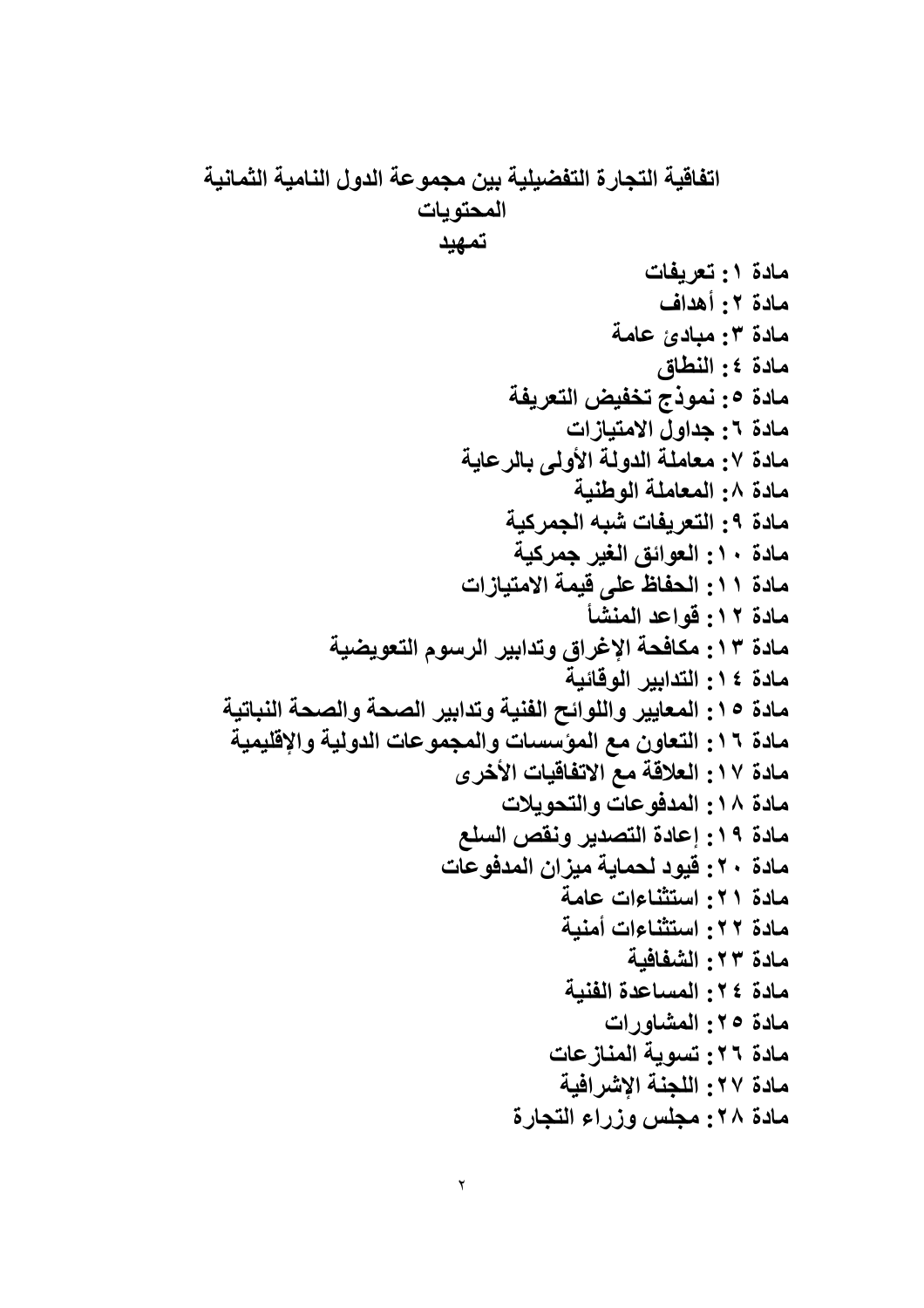مادة ٢٩: الأمانية مادة ٣٠: التعديلات والمراجعة مادة ٣١: تعديل الامتيازات مادة ٣٢: الانسحاب والصلاحية مادة ٣٣: ملحقات وبروتوكولات مادة ٣٤: الدخول حيز التنفيذ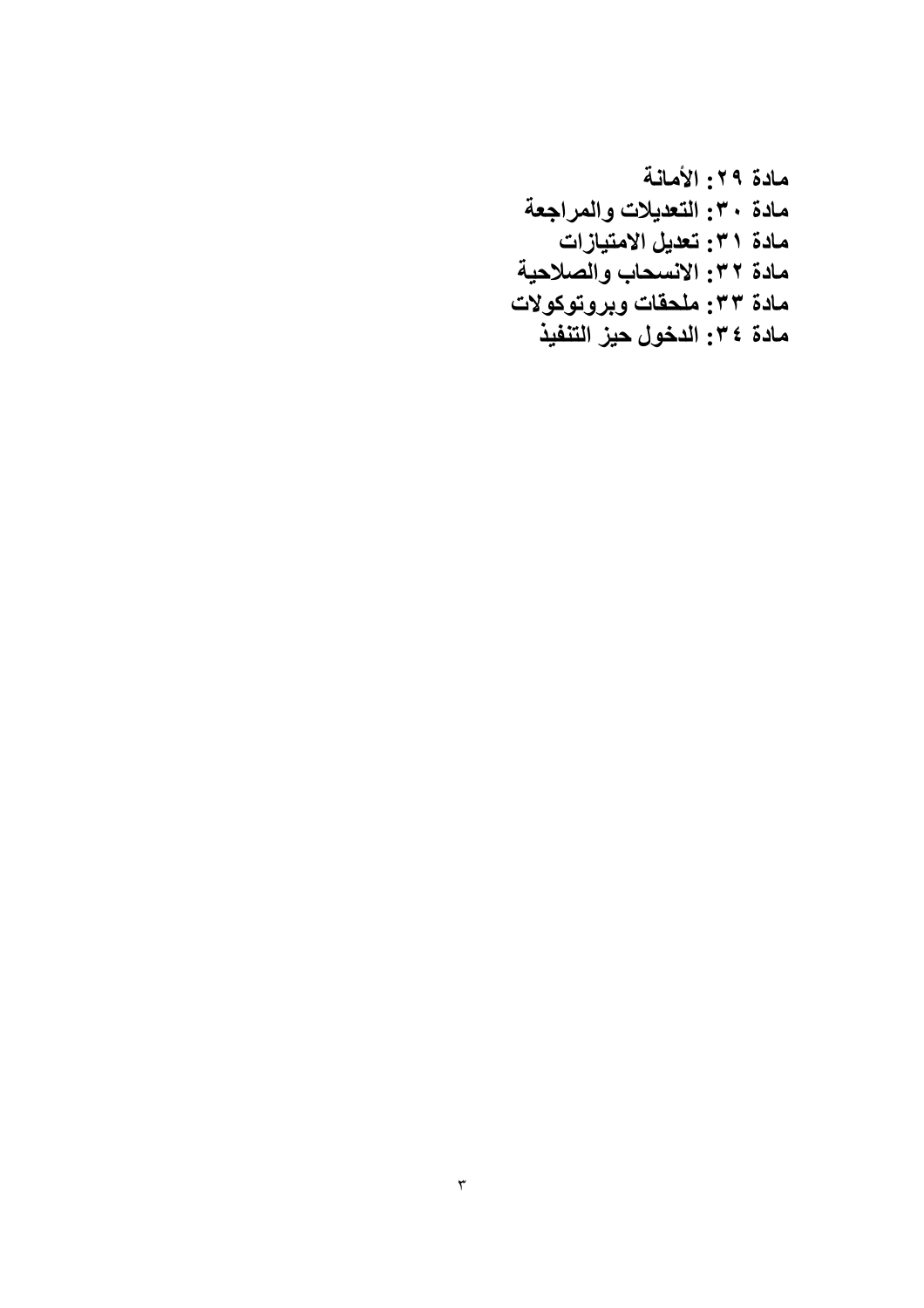## اتفاقية التجار ة التفضيلية بين مجموعة الدول النامية الثمانية (D-8)

تمهيد

إن حكومات جمهورية بنجلاديش الشعبية وجمهورية مصر العربية وجمهورية اندونيسيا والجمهوريــة الإيرانيــة الإســلامية وماليزيــا وجمهوريــة نيجيريــا الاتحادية وجمهورية باكستان الإسلامية وجمهورية تركيا (المشار إليها فيما بعد بالأطراف المتعاقدة)، إذ تعى أواصر الصداقة والأخوة الر اسخة؛ وإذ تتوقع أن تخلق هذه الاتفاقية مناخًا جديدًا للعلاقات التجارية والاقتصادية فبما بينها؛ وإذ **تقر** بـأن توطيد الشراكة الاقتصادية الوثيقـة فيمـا بينهـا سـوف تجلـب لهـا المنافع الخاصة والاقتصادية وتحسين مستويات معيشة شعوبها؛ وإذ تأخذ بعين الاعتبـار أن توسـيع نطـاق العلاقـات الاقتـصادية والتجاريـة المتبادلة سوف يعزز الاستقرار والسلام العالمي؛ وإذ تحؤمن أن هذه الترتيبات سـوف يتـسع نطاقهـا بـصورة تدريجيـة لتـشمل مجالات جديدة تمس المصىالح المتبادلة؛ و إذ توافق على أن الأطراف المتعاقدة التي ليست أعضاء في منظمة التجارة العالمية سوف تواصل سعيها للانضمام لتلك المنظمة، وأن تلك الأطراف المتعاقدة التي هي أعضاء في منظمة التجارة العالمية سوف تعمل على تسهيل وتعزيز انضمام تلك الدول التي تسعى للانضمام من خلال الجهود الملائمة؛ وإذ تراعى أن الحقوق والالتز آمات الّخاصة بالأطراف المتعاقدة التي تنبثق من اتفاقات أخرى إقليمية وثنائية ومتعددة الأطر اف لن تتأثر بأحكام هذه الاتفاقية؛ وإذ تؤكد الحاجة إلى تنويع السلع المتبادلة بهدف بتشجيع مزيد من التنمية لاقتصاداتهم؛ وإذ تدرك أن التخفيضات التدريجية وإلغاء العوائق أمام التجارة سوف يسهم في زيادة حجم التجارة؛ قد اتفقت على ما بلي: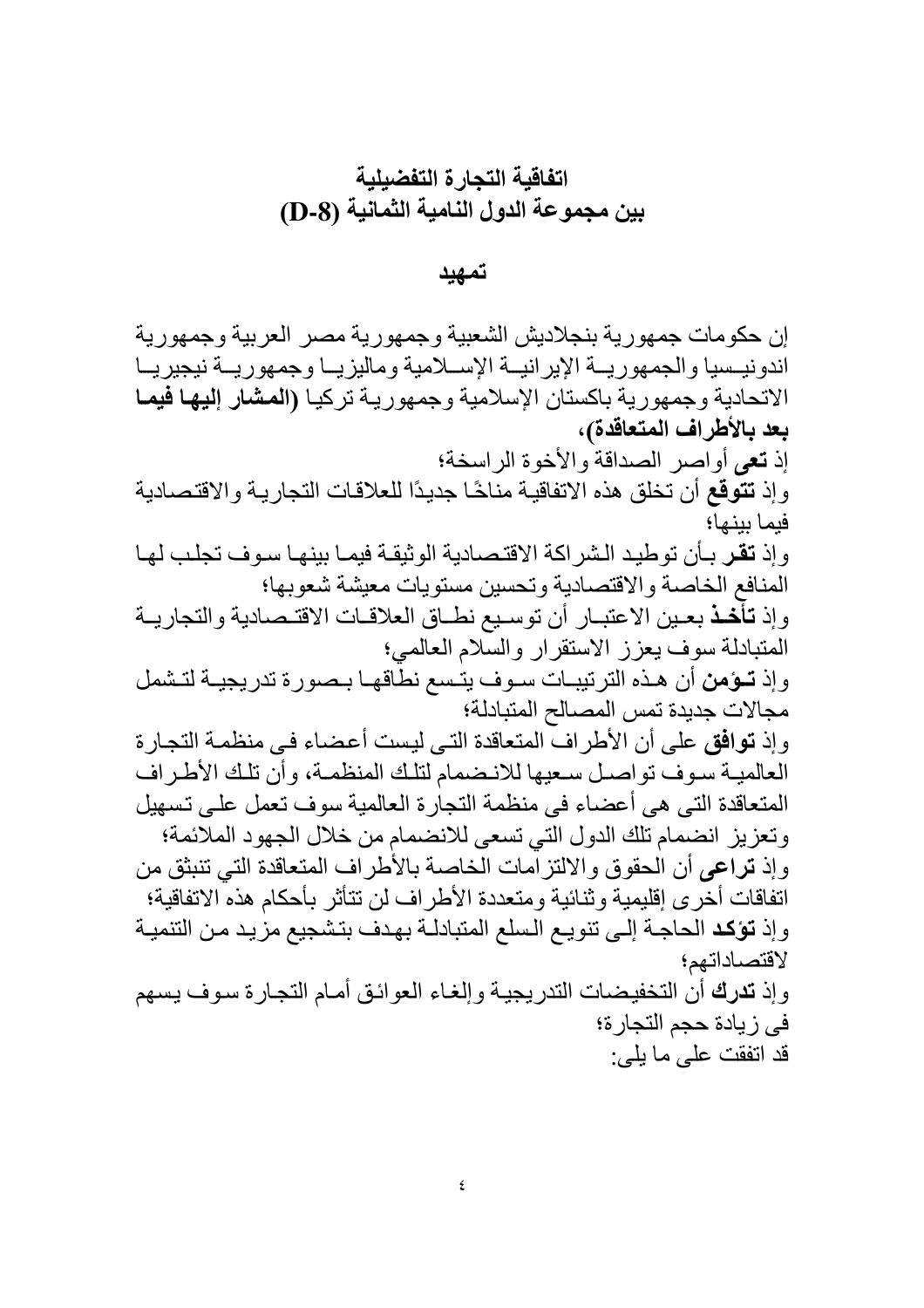المادة ( ١ )

تعريفات

بالنسبة لأغراض هذه الاتفاقية أ ) " الدول الأعضاء" هي الدول الأعضاء في مجموعة الدول النامية الثمانية  $D-8$ 

ب) "الأطراف المتعاقدة " هي الدول الأعضاء التي صدِّقت على الاتفاقية. ج) " التعريفـات الجمركيــة " تعنــى الرسـوم الجمركيــة أو رسـوم الاســتيراد المنصوص عليها في جداول التعريفة الوطنية والتي يتم تطبيقها في بلدان الأطر اف المتعاقدة

د ) " التعريفات الشبه الجمركية " والمقصود بها المصروفات الحدودية والرسوم / الضرائب بخلاف التعريفات الجمركية التي تفرض على المعاملات التجارية الخارجية والتي لها نفس أثر التعريفة التي تفرض على الواردات على وجه الخصوص وليس تلك الرسوم والضرائب غير المباشرة التي تفرض بنفس الكيفية على السلع المحلية المشابهة. كما أن ر سوم الـو ار دات التـى تتعلـق بالخدمات المقدمة لا يمكن النظر إليها على أنها تدابير تعريفة شبه جمركية . ه ) "العوائــق الغيــر الجمركيــة " وتعنــى أي إجــراء أو تنظـيم أو ممارســة،

بخلاف التعريفة الجمركية والتعريفة الشبه جمركية ،تهدف إلى تقييد الـواردات أو تشويه التجارة بصورة ملحوظة بين الأطراف المتعاقدة.

و) "المسلع" وتشمل تلك المجدولة وفقًا للنظـام المنسق لتكويـد وتوصـيف السلعة

ز) " المعاملة التفضيلية " وتعني الامتيازات الخاصة بالتعريفة الجمركية أو النعريفة الشبه جمركية أو العوائق الغير الجمركية الممنوحة من قبل الأطراف المتعاقدة

ح) " المضرر البالغ " والمقصود به المضرر البالغ الذي يلحق بالمصناعة الْمُحلية للسلع الشبيهة أو المماثلة التي تنتج عن الزيادة الكبيرة في الـواردات التفضيلية فـّي الظروف التـي تسبب خسائر فادحـة بالنسبة للأربـاح والإنتـاج وفرص العمل غير مستدامة على المدى القصير وتشتمل إجراءات فحص الواردات التي تتعلق بالصناعة المحلية المعنية على تقييم كل من العوامل الاقتصادية ذات الصلة والمؤشرات التي تعكس حالة الصناعة المحلية الخاصة بذلك المنتج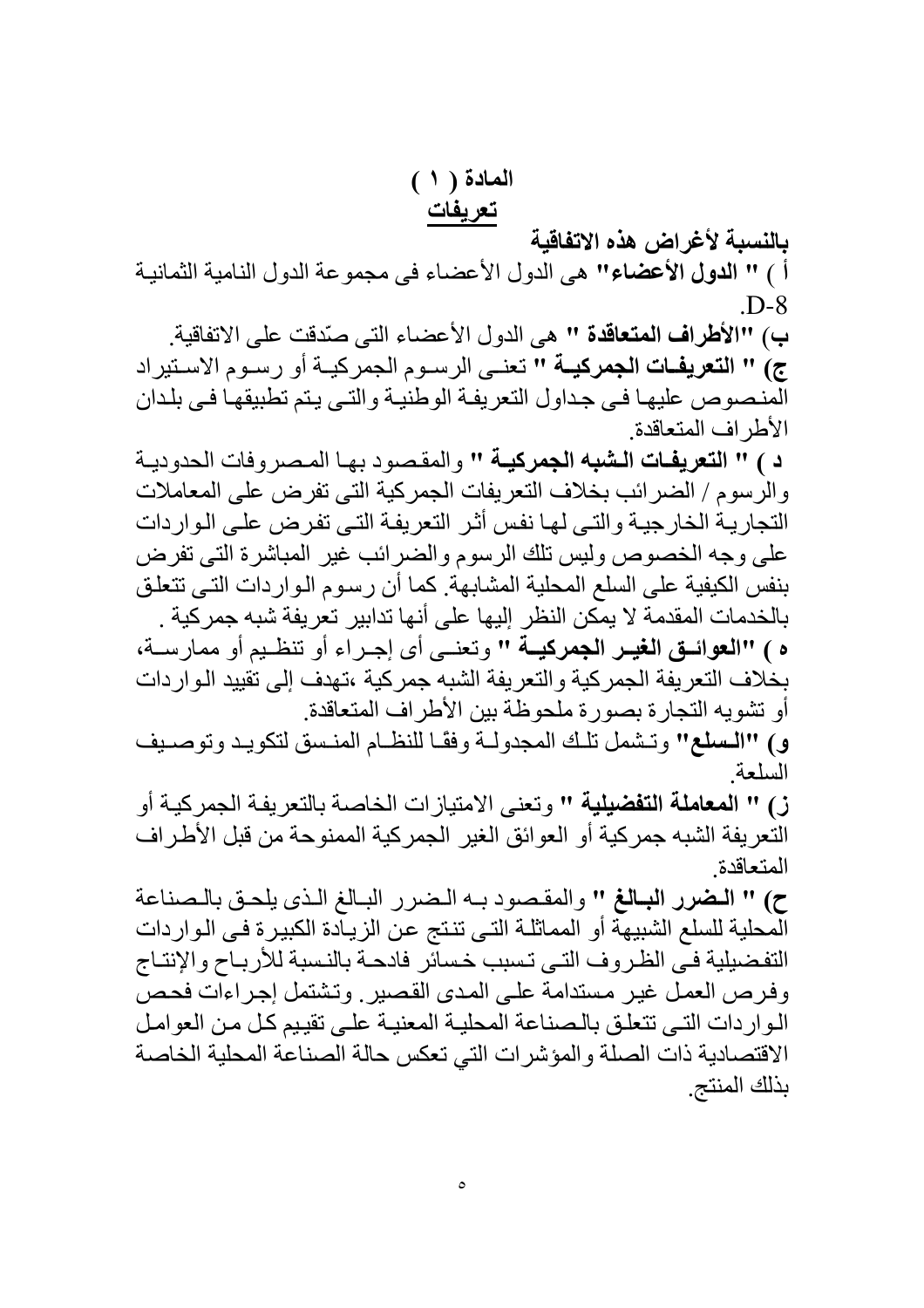ط) " تهديد الأضرار البالغة " والمقصود به الظروف التي تحدث فيها الزيادة الكبيرة للواردات التفضيلية في طبيعتها ضرراً بالغًا للسلع المحلية، وأن هذه الأضرار بالرغم من أنها لم تُحدث بعد فإنها وشبكة الحدّوث. كما أن تحديد حجم التهديد بالأضر ار البالغة سوف يستند إلى حقائق وليس مجرد ادعاءات أو إر هاصبات أو احتمالات افتر اضبية أو بعيدة.

ى) " الظروف الحرجة " والمقصود بها ظهور موقف استثنائي تتسبب فيه الـواردات التفضيلية الـضخمة أو تهدد بحدوث " ضـرر بـالغ " مـن الـصعب إصلاحه والذي يستدعى اتخاذ إجراء فورى حياله

ك) " المصناعة المحليـة " والمقصود بهـا مجموعـة المنتجـين الـذين ينتمـون لنفس الفئة أو المنتج التنافسي المتداول بصورة مباشرة داخل حدود الأطراف المتعاقدة أو أولئك الذين يشكل منتجهم المنتمى لنفس الفئة أو المنتج التنافسي المتداول ببصورة مباشيرة نسبة رئيسية من إجمالي النباتج المحلبي لتلك المنتحات

ل) " الإغراق" والمقصود بـه إدخـال منـتج فـي تجـارة الأطـراف الأخـري المتعاقدة بأقل من قيمتـه العاديـة التـي تمثل الـسعر المقـارن فـي الـدورة الـعاديـة لتجارة المنتج المماثل المعد للاستهلاك في الدولـة المصدرة، أو فـي غيـاب السعر المحليى، أوالسعر المقارن بالنسبة للمنتج المشابه المعد للتصدير لبلد ثالث مناسب في دورة التجارة العادية، أو تكلفة إنتـاج المنتج في بلد المنشأ علاوة على إضافة معقولة لتكلفة البيع والأرباح م) " الطرف المتعاقد الأقل نموًا " والمقصود به الطرف المتعاقد الذي صنفته الأمم المتحدة على أنه دولة أقل نموًا ِ ن) " اللجنة الإشرافية " والمقصود بها اللجنة التي تأسست وفقًا للمادة (٢٧). سُ) " مجلسُ وزراء التجارة TMC " والمقصوِّد بـه المجلس الذي تُأسسُ وفقًا للمادة (٢٨).

## المادة (٢)

الأهداف إن أهداف هذه الاتفاقية هي تعزيز العلاقات التجارية بين الأطراف المتعاقدة بوجه خاص وذلك من خلال ما يلي: أ ) المبادئ العامة المشار إليها في المادة (٣).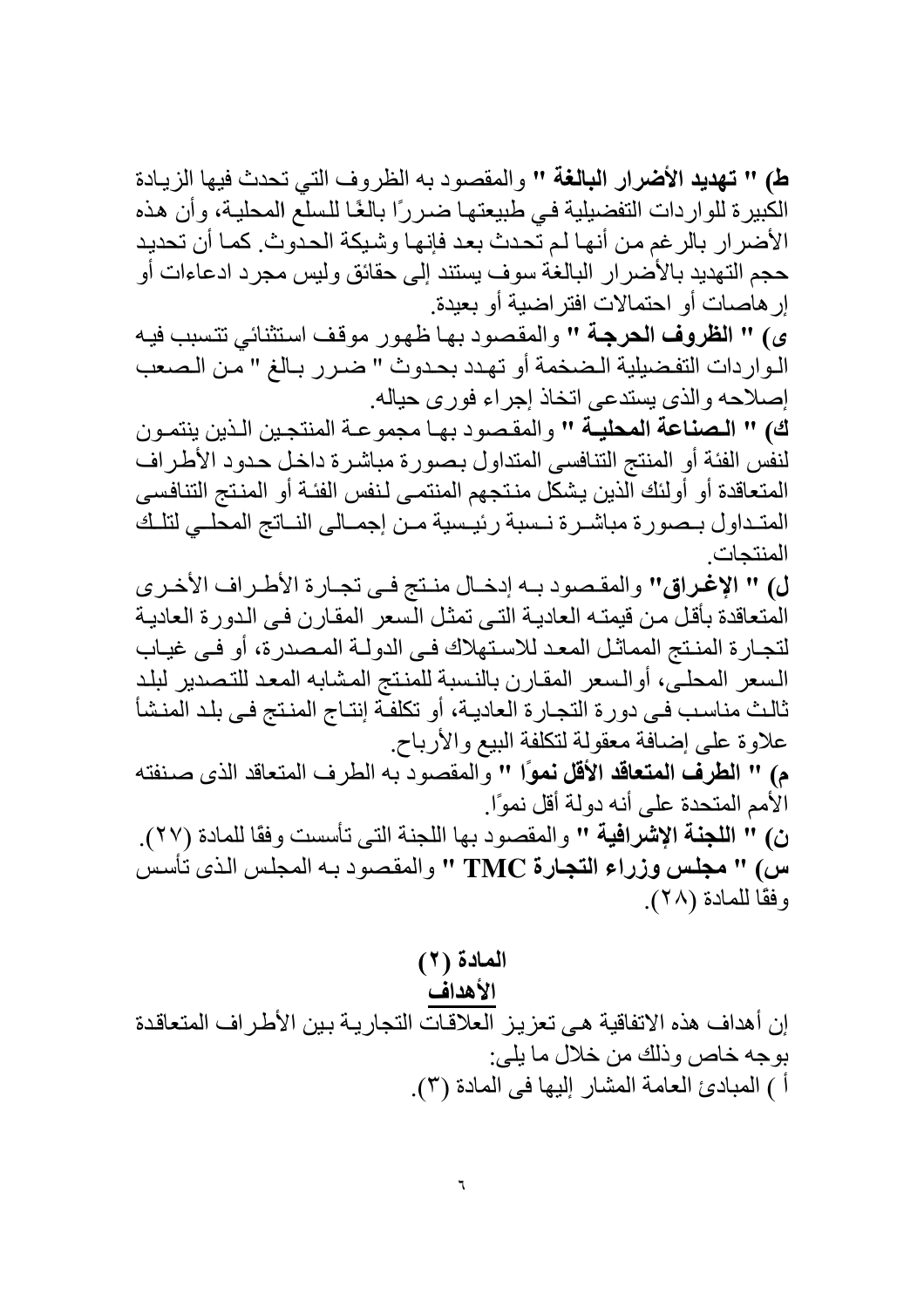ب) خفض التعريفات الجمركية وإلغاء العوائق الغير الجمركية والتعريفة الشبه جمر كبة ج) تعزيز وتوسيع نطاق التجارة التي تسهم في تحقيق تنمية متسقة للعلاقات الاقتصادية بين الأطر اف المتعاقدة د) إيجاد الظروف الملائمة لخلق منافسة عادلة بين الأطراف المتعاقدة. ه) تسهيل التبادل التجاري والإسهامات التي تهدف إلىي توسيع نطاق التجارة العالمية و) إيجـاد بيئـة أكثـر أمئـًا وأكثـر توقعُـا للنمـو المتواصـل للتجـارة بـين الأطـراف المتعاقدة ز) تسهيل تنويع التبادل التجاري بين الأطراف المتعاقدة. المادة (٣) المبادئ العامة

المادة (٤) النطاق تسرى أحكام هذه الاتفاقية على التجارة في السلع الواردة في جداول امتيازات النعر يفة الوطنية الناشئة داخل حدود الأطر اف المتعاقدة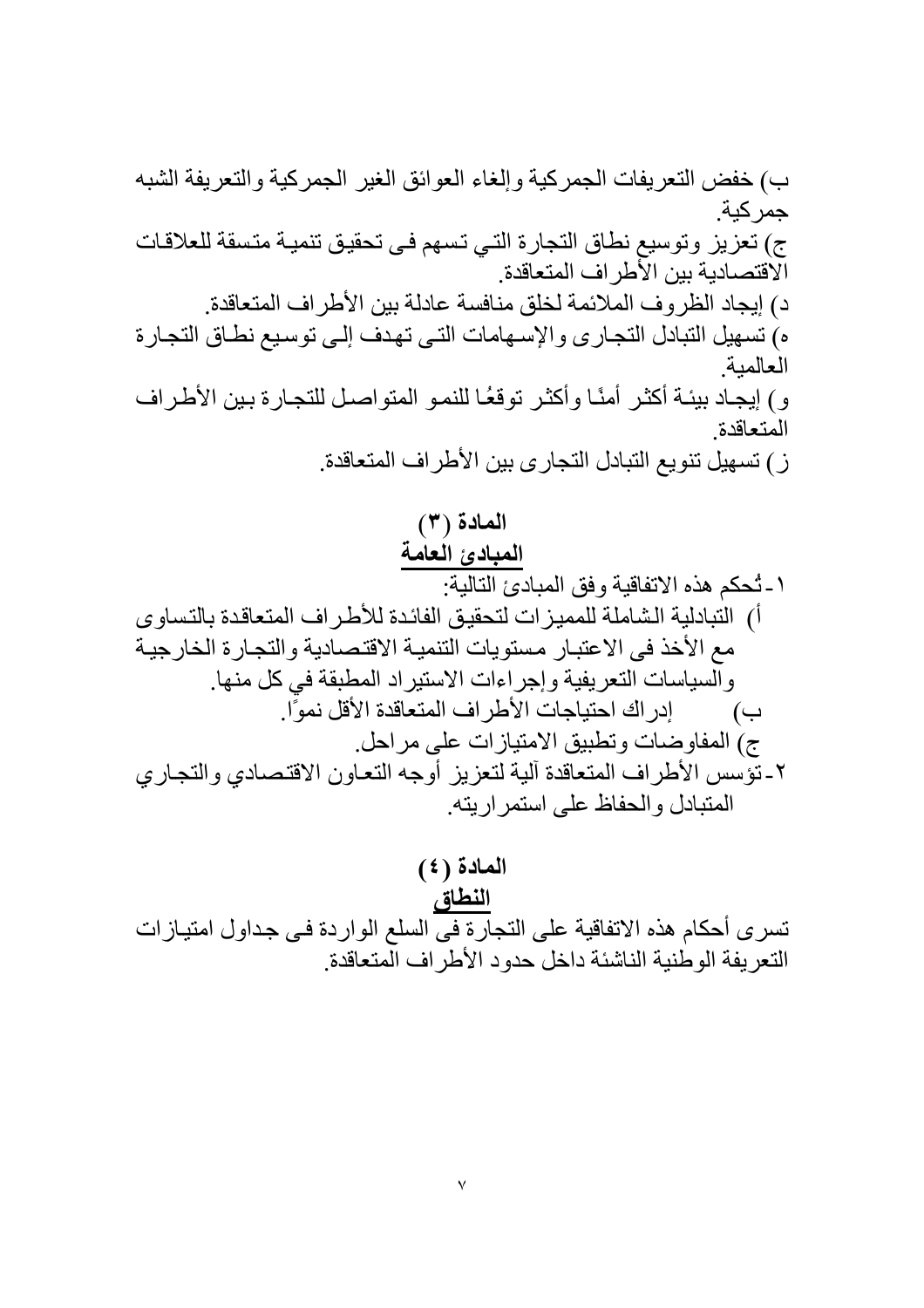المادة (٥) نموذج تخفيض التعريفة ١- عند دخول الاتفاقية حيز التنفيذ، وما لم يرد فيها ما ينص على خلاف ذلك، فإن الأطر اف المتعاقدة: أ ) لن تعمل على زيادة معدلات التعريفة المطبقة على الواردات الخاصية بالمنتجـات التـى تـشملها هـذه الاتفاقيــة دون الحـصول علــى موافقــة اللجنــة الاشر افية ب ) يخطر كل منهم الأخر بمعدلات النعريفة المطبقة لديه. ج ) تقوم بتخفيض معدلات التعريفة المطبقة على السلع المدرجة بالجداول الوطنية للتعريفة بما يتفق والنماذج التالية: ♦ يشمل تخفيض التعريفة ٨% منّ إجمـالى أنمـاط النظـام المنسق الخـاص بكل طرف من الأطراف المتعاقدة في إطـار معدلات التعريفة التي تزيد علـي ١٠  $\frac{0}{0}$ ♦ نموذج خفض التعريفات يكون كالتالي: –ما بزيد على ٢٥ % يتم تخفيضه إلى ٢٥ %. -ما يزيد على ١٥ % ولا يتعدى ٢٥% يتم تخفيضه إلى ١٥%. -ما يزيد على ١٠% ولا يتعدى ١٥% يتم تخفيضه إلى ١٠%. وذلك من خلال ثمانية أقساط سنوية تدفع من قبل الدول الأقل نموًا وأربعة أقساط سنوية تدفع من قبل الأطراف المتعاقدة. ٢-تخطـر الأطـراف المتعاقـدة أمانــة مجموعـة الـدول الناميـة الثمانيــة D-8 بأقساطها السنوية المحددة الخاصة بالتخفيضات إلى جانب قائمة السلع في غضون ثلاثة أشهر من تاريخ دخول الاتفاقية حيز التنفيذ. ٣- تقوم الأطراف المتعاقدة بمرّاجعة تعريفاتها بعد ثلاث سنوات من دخول هذه الاتفاقية حيز التنفيذ وذلك بهدف توسيع نطاق تغطية المنتج و/ أو زيادة الإمتياز ات و تقليص المدة الز منية

### المادة (٦) جداول الامتيازات

يشكل ملحق امتيـازات التعريفـة التـى تـم التفـاوض بـشأنها وتبادلهـا بـين الأطر اف المتعاقدة جز ءًا لا يتجز أ من هذه الاتفاقية.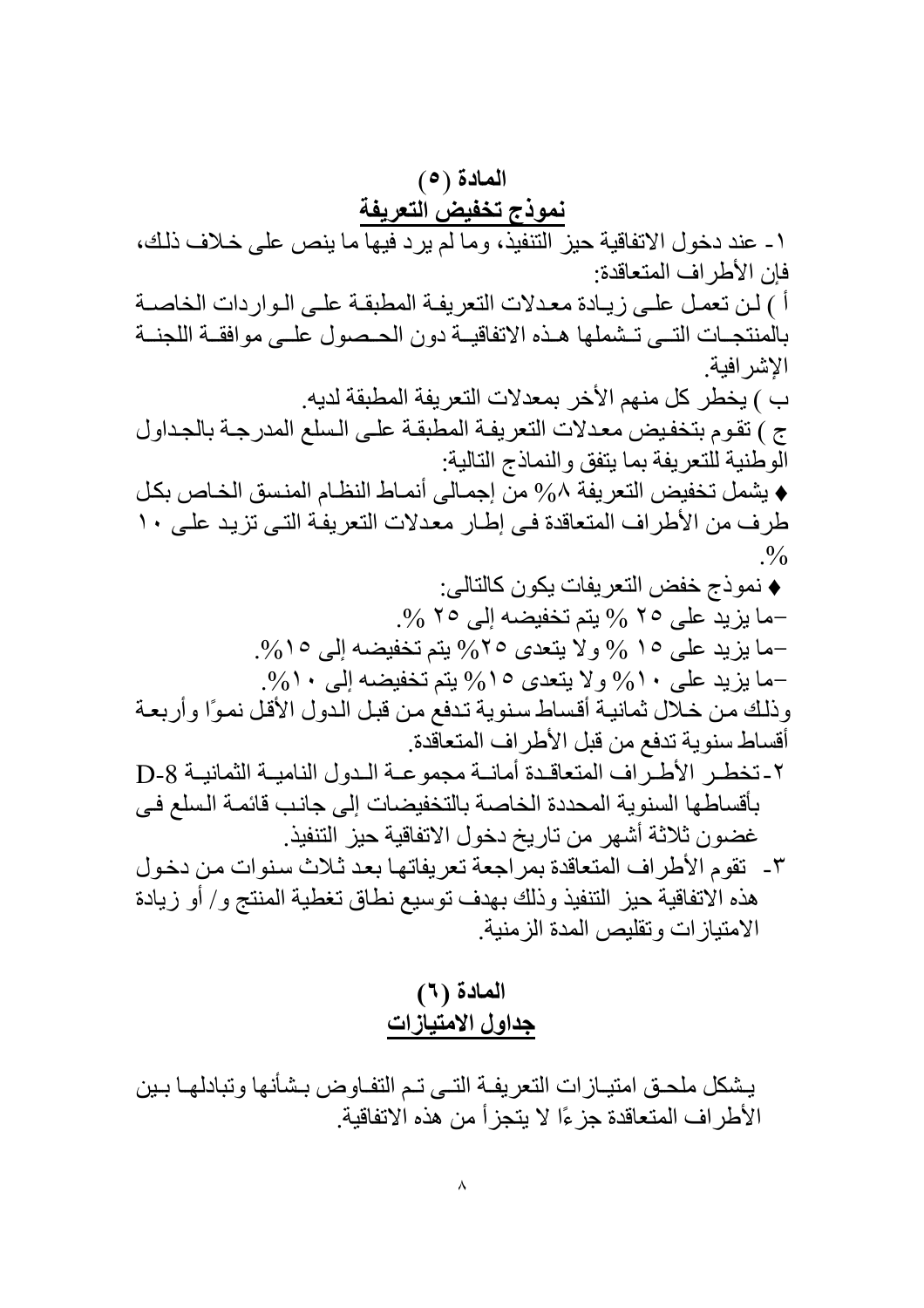## المادة (٧) معاملة الدولة الأولى بالرعاية

- ١ ـ يتم تطبيق تبـادل الامتيـاز ات المتفـاو ض بشـأنـها وفقَـا لـهـذه الاتفاقيـة علـي أساس مبدأ الدولة الأولى بالرعاية حتى تستفيد الأطراف المتعاقدة من فو ائدها
- ٢- بقدم كل طرف من الأطراف المتعاقدة إلى الأطراف المتعاقدة الأخرى معاملة لا تقل في أفضليتها عن التي تم تقديمها أو التي تقدم إلى أي دولـة أخــري أو إلــي أي دوائــر جمر كيــة فيمــا يتعلــق بالتعر يفــة الجمر كبــة والتعريفة الشبه جمركية والعوائق الغير الجمركية أو أي تجارة أخرى تتعلق بالقواعد واللوائح ولا تطبق أحكام هذه الفقرة على الامتيازات الممنوحة أو التي تمنح في إطـار الاتفاقـات التجاريـة الإقليميـة أو الثنـائيـة الأخر ي

المادة (٨) المعاملة الوطنية

السلع الخاصــة بـأي مـن الأطـراف المتعاقـدة والتـى يـتم توريـدها إلـى أي مـن الأطراف المتعاقدة الأخرى تمنح معاملة لا تقل في أفضليتها عن تلك الممنوحة للسلع المماثلة ذات المنشأ الـوطني، وذلـك فيمـا يتعلـق بـالقوانين واللـوائح والمتطَّلبات التي تؤثَّر على بيعها أو عروض البيع والشراء والنقل والتوزيع أوَّ الاستخدام

## المادة (٩) التعريفات شبه الجمركية

١ ـ عند دخول هذه الاتفاقيــة حيـز التنفيذ، وفـي غضون ثـلاث سنوات بالنسبة للدول الأقل نموًا، تقوم الأطراف المتعاقدة بإلغاء التعريفات شبه الجمركية على السلع التي يسرى عليها التخفيض ويمكن مد أمد هذه الفترة الزمنية الخاصــة بالدول الأقل نمـوًا إذا مـا كـان هنـاك طلب فـي هذا الـشأن وتمـت المو افقة عليه من قبل مجلس وزراء التجارة.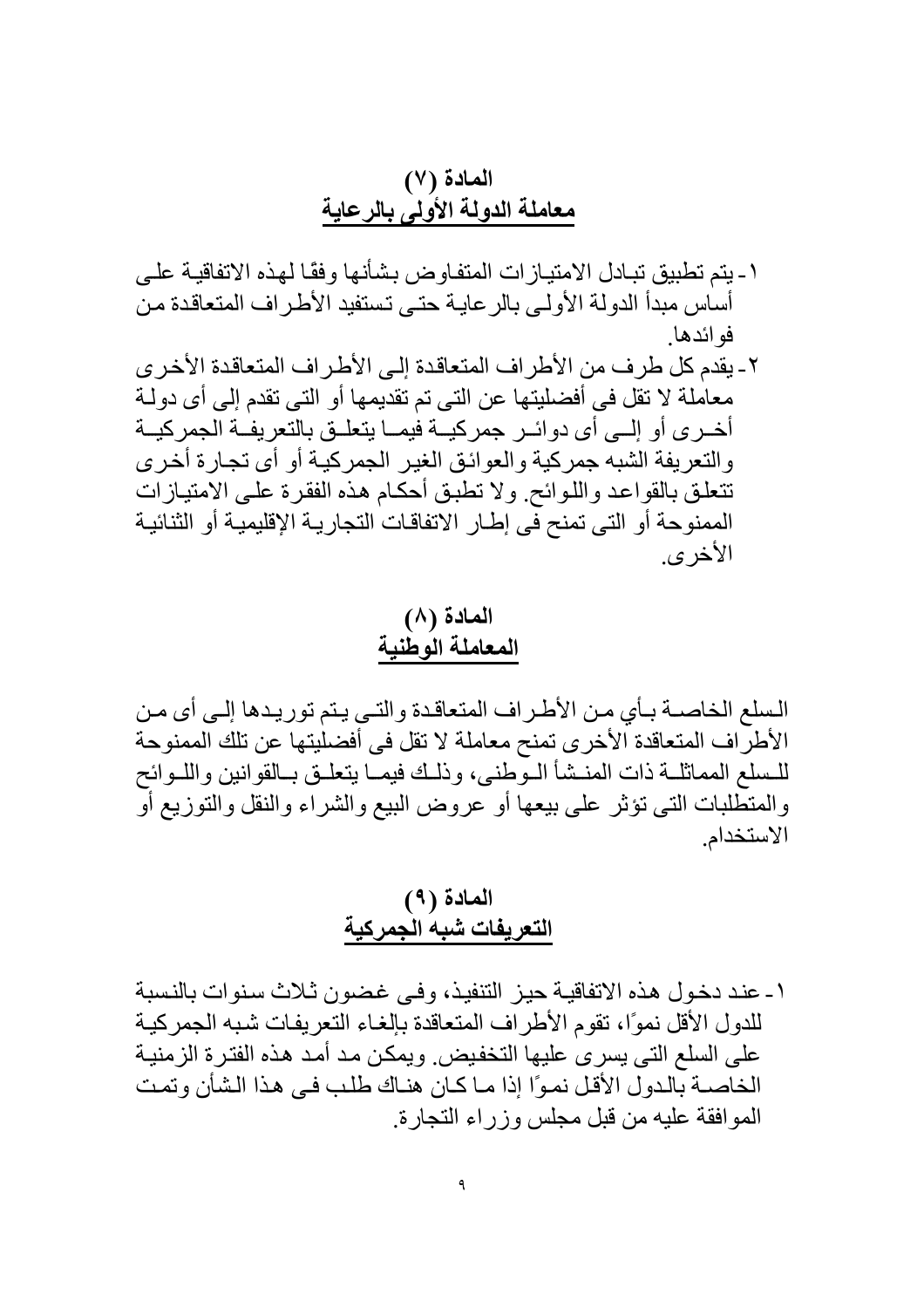٢ ـ عند دخول هذه الاتفاقية حيز التنفيذ، لا يتم إدخال تعريفات شبه ۖ جديدة ولا يتم زيادة تلك التعريفات التي تم تطبيقها بالفعل على السلع التي يسرى عليها تخفيض التعر بفة بمقتضبي هذه الاتفاقية

# المادة (١٠) العوائق غير الجمركية

١ ـ عند دخول هذه الاتفاقيــة حيـز التنفيذ، وفـي غضون ثـلاث سنوات بالنسبة للدول الأقل نموًا، تقوم الأطراف المتعاقدة بإلغاء العوائق غير الجمركية على السلع التي يسرى عليها التخفيض ويمكن مد أمد هذه الفترة الزمنية الخاصــة بالدول الأقل نمـوًا إذا مـا كـان هنـاك طلب فـي هـذا الـشأن وتمـت المو افقة عليه من قبل مجلس وزراء التجارة. ٢- عند دخول هذه الاتفاقيــة حيـز التنفيذ، لا يـتم إدخـال عوائـق غيـر جمركيــة جديدة ولا يتم زيادة تلك العوائق التي تم تطبيقها بالفعل على السلع التي يسر ي عليها تخفيض التعر يفة بمقتضبي هذه الاتفاقية.

### المادة (١١) الحفاظ على قيمة الامتيازات

بخلاف ما ورد في هذه الاتفاقية، لا يقوم أي طرف من الأطراف المتعاقدة بإضـعاف أو الغـاء الامتيـاز ات الممنو حـة بمو جـب هـذه الاتفاقيـة مـن خـلال تطبيق أي تعريفـة جمركيــة أو التعريفــة الـشبه جمركيــة أو العوائـق الغيـر جمر كية أو أي تدابير ًمقيدة أخر ي.

السلع المتضمنة في الجداول الوطنية الخاصىة بالامتيازات تتمتع بالمعاملة التفصيلية حال وفائها بمتطلبات قواعد المنشأ التي يتم إلحاقها بهده الاتفاقية و التي تشكل جزءًا لا يتجزأ منها.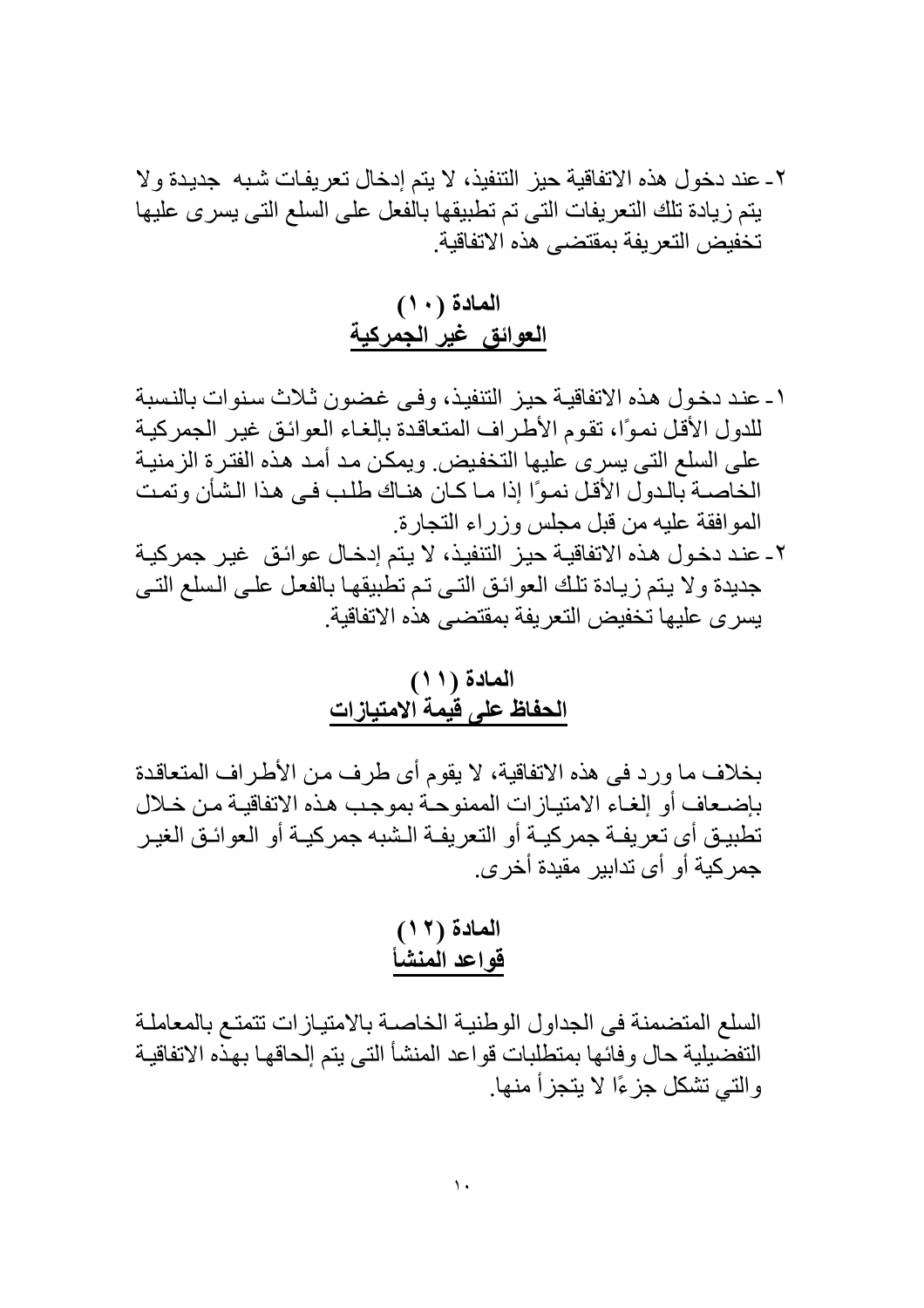المادة (١٣) <mark>مكافحة الإغراق و تدابير الرسوم التعويضية</mark><br>من أجل مكافحـة الإغراق أو دعم الصـادرات، يكون للأطـراف المتعاقدة الحق في اتخاذ تدابير مكافحة الإغراق وتدابير تعويضية.

المادة (١٤) التدابير الوقائية

١ ـ إذا تـم اسـتير اد منـتج خاضــع لأي مـن الامتيـاز ات، بموجـب الأفـضليات الممنوحة بمقتضى هذه الاتفاقية، داخل حدود الأطراف المتعاقدة ونتج عنـه أو هدد بإحداث ضرر بالغ للصناعة المحلية الخاصىة بـالأطراف المتعاقدة، يكون للأطر اف المتعاقدة الحق في تطبيق التدابير الوقائية.

٢- قبل تطبيق التدابير الوقائيـة، تقوم الأطر اف المتعاقدة التـي تعتز م ذلك بتزويد اللجنة الإشرافية بجميع المعلومات ذات الصلة المطلوبة في عملية الفحـص الـدقيق لـهـذه الـحالــة بـهـدف إيـجــاد حـل تقبلــه الأطــر اف المتعاقـدة ولإيجاد مثل هذا الحل، تقوم الأطراف المتعاقدة على الفور بإجراء مشاورات مع اللجنة الإشرافية وإذا لم تتوصل الأطراف المتعاقدة إلى اتفاق في خلال ٣٠ يومـًا مـن عقد المشاورات، تقوم الأطراف المتعاقدة بتطبيق تدابير وقائبة بصور ة مؤقتة

## المادة ١٥ المعايير واللوائح الفنية وتدابير الصحة والصحة النباتية

١-تضمن الأطراف المتعاقدة أن اللوائح الفنية وإجراءات تقييم المطابقة والمعـايير لـم يـنم إعـدادها أو الموافقـة عليهـا أو نطبيقهـا بـهـدف وضـع العو ائق أمام النجار ة المتبادلة أو حماية الإنتاج الداخلي. ٢-وبناء عليه، فإن الأطراف المتعاقدة تضمن ما يلي:

أ ) تطبيق تدابير الصحة والصحة النباتية بالحد الذي يسمح فقط بحمايـة الإنسان والحيوان والحياة النباتية أو الصحة، يقوم على المبادئ العلمية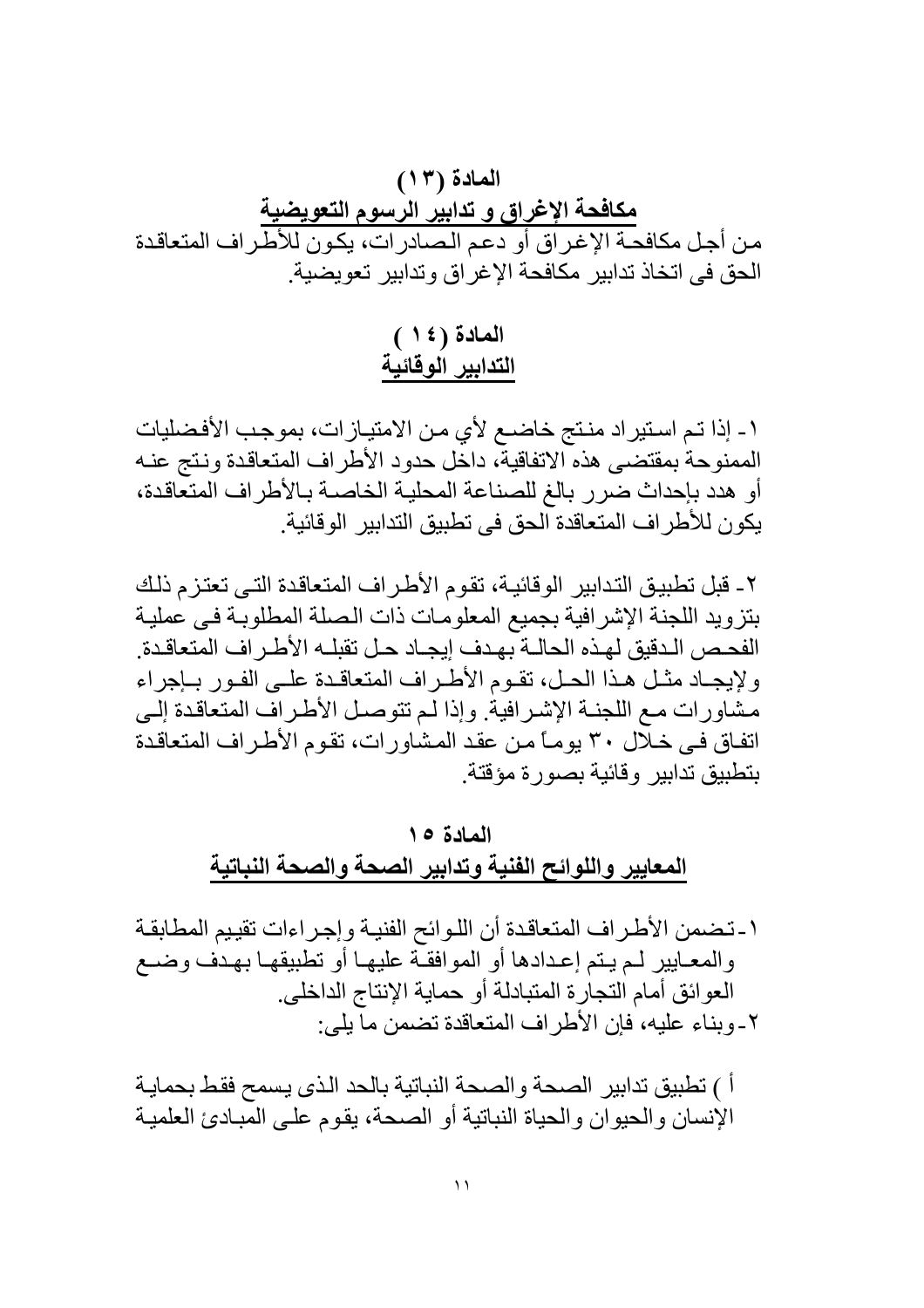ولا يتم اتخاذهـا دون وجـود دليـل كـاف مـع الأخـذ فـي الاعتبـار تـوافر المعلومات العلمية ذات الصلة و الظر و ف الإقليمية.

ب) اللوائح الفنيــة لا يـنّم إعدادها أو الموافقـة عليهـا أو تطبيقهـا بـهدف إيجاد عقباتٌ غير ضرورية أمـام النجـارة المتبادلـة ولهذا الغرض، لا تكون اللوائح الفنية مقيدة للتجارة أكثر مما ينبغي لتحقيق هدف شرعي مع الأخذ في الاعتبار المخاطر التي قد تنتج من جراء عدم التطبيق ِ وهَّذه الأهداف الشرعية، بالإضافة إلى أمور أُخرى تنص عليها مـادة ( استثناءات )، وكذلك منـع الممارسـات المـضللة وحمايـة البيئـة وفـيَ عمليــة تقيـيم هـذه المخــاطر ۖ فـإن الـعناصــر ذات الـصلة التــي تؤخـذ بـعـين الاعتبــار ، بالإضـــافة إلــي أشـياء أخـري، تتمثـل فــي المعلومــات الفنيــة والعلمية المتاحة وتكنولوجيا التشغيل أو الاستخدامات النهائية للسلع

٣- عند دخو ل الاتفاقية حبز التنفيذ، تدخل الأطر اف المتعاقدة في مفاو ضبات لوضـع ترتيبـات اعتـراف متبـادل فـي مجـالات المعـايير واللـوائح وتـدابير الصحة والصحة النباتية واعتماد معامل الاختبار لإصدار شهادات اعتماد السلع الخاصة بالأطر اف المتعاقدة

#### المادة (١٦) التعاون مع المؤسسات والمجموعات الدولية والإقليمية

تتفق الأطراف المتعاقدة على عمل الترتيبات اللازمة، متى كان ذلك ملائما، للتعاون بين هيئاتها المتخصصة والمؤسسات والمجموعات الاقتصادية و التجار ية الدولية و الإقليمية و ذلك من أجل تنمية التجار ة.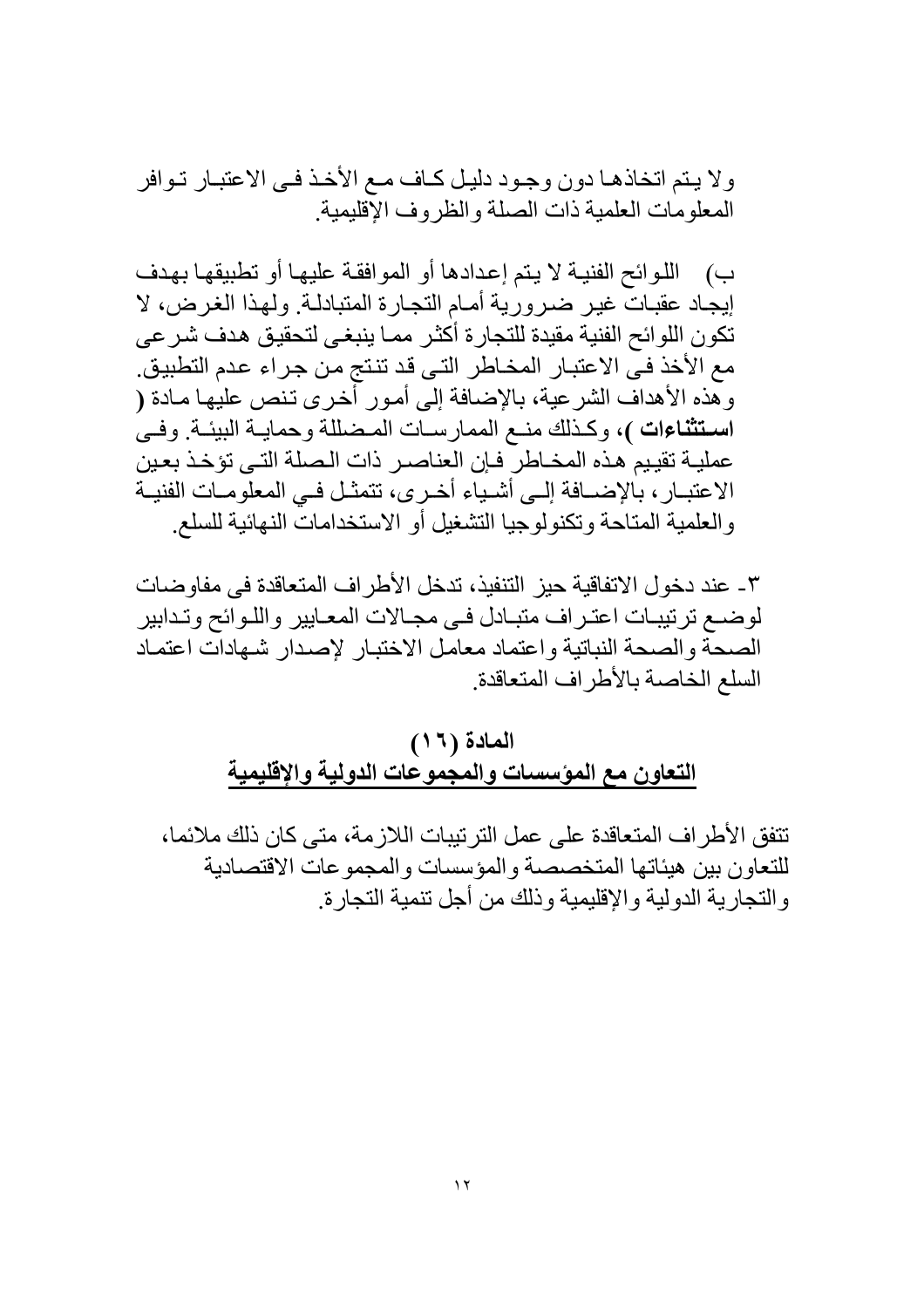#### المادة (١٧) العلاقة مع الاتفاقيات الأخر ي

مع الأخذ في الاعتبار التدابير المنصوص عليها في المادة (٥)، لا تطبق بنود الآتفاقية بالنَّسبة لاتفاقيات التجارة التفضيلية التي تقوم بموجبها أي دولة من الأطراف المتعاقدة بمنح أفضليات للأطراف المتعاقدة الأخرى خارج إطار الاتفاقية، أو لدول العالم الثالث من خلال عقد انفاقات ثنائية أو ترتيبات تجارية إقليمية ولا تعد الأطراف المتعاقدة ملزمة بمنح الأفضليات المنصوص عليها في هذه الاتفاقية إذا أدى ذلك إلى إفساد الآمتيازات المقدمة بموجب هذه التر تسات

#### المادة (١٨) المدفوعات والتحويلات

١ ـ لا تفر ض الأطر اف المتعاقدة قيو دا على التحو بلات و المدفو عات الدو لية الخاصة بالتعاملات الحالية التي تتم بالعملات الحرة المتداولة ٢- لا تؤثِّر بنود هذه الاتفاقية علَّى حُقوق والنزامات الدول الأعضاء في صندوق النقد الدولي المنصوص عليها في بنود انفاقية الصندوق، بما في ذلك استخدام حق التحويلات التي تتوافق مع بنود هذه الاتفاقية شريطة أن لا تفرض الاطراف المتعاقدة قيوداً على أي تعاملات حالية تتسق مع التزاماتها بتقديم امتيازات تتعلق بهذه التعاملات باستثناء ما ورد في المادة رقم (٢٠) من هذه الاتفاقية أو بناء على طلب الصندوق.

### المادة (١٩) إعادة التصدير ونقص السلع

١-في حالة اعتماد أو الإبقاء على الحظر أو القيود المفروضة من جانب الأطراف المتعاقدة على استيراد أو تصدير السلع من وإلى أي من غير الأطر اف المتعاقدة، فإنه لا يوجد في هذه الاتفاقية ما يوجب منع الطرف المتعاقد مما يلي: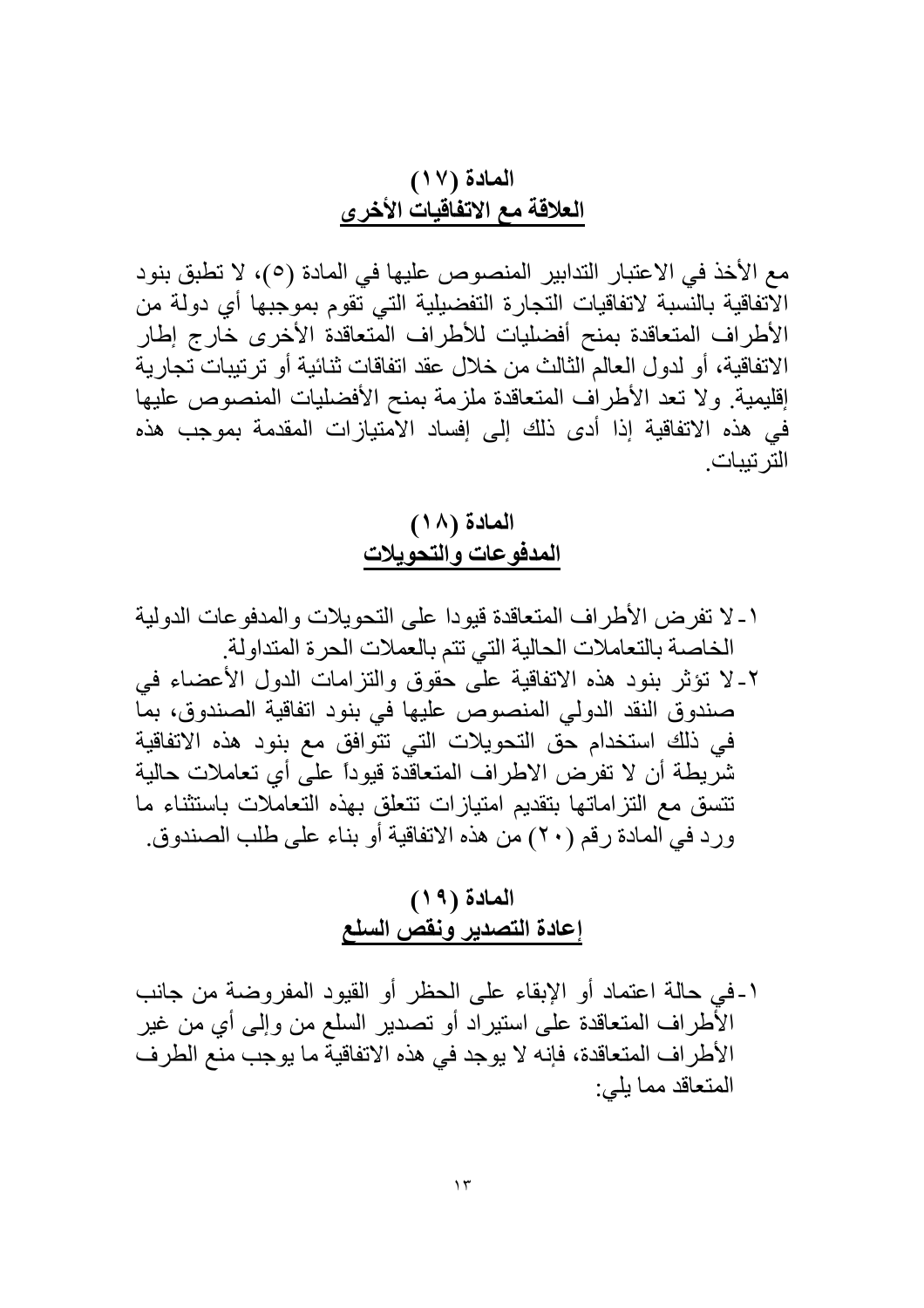### المادة (٢٠) قيود لحماية ميزان المدفوعات

١ ـ في حالة و جو د عقبات مالية داخلية خطير ة تتعلق بميز ان المدفو عات، أو وجود ما يهدد بها، فإنه يجوز للطرف المتعاقد اعتماد أو فرض قيود على التجارة في السلع التي تعهد بتقديم امتيازات بشأنها، بما في ذلك المدفوعات أو الّتحويلّات الّخاصة بالتعاملات المتصلة بهذه الامتيازات. ومن الملاحظ أن ضغوطا معينة على ميزان مدفوعات الأطراف المتعاقدة فيما يتعلق بالتنمية الاقتصادية أو مرحلة التحول الاقتصادي قد تستوجب، من بين أمور أخرى، فرض قيود لضمان الحفاظ على مستوى احتياطيات مالية كافية لتنفيذ برامجها الخاصة بالتنمية الاقتصادية أو التحول الاقتصادي. ٢- ويتعين أن تكون القيود المشار إليها في الفقرة الأولى كما يلي: أ. أن لا تحدث تمييز بين الأطراف المتعاقدة. ب أن تكون متوافقة مع بنود اتفاقية صندوق النقد الدولي ذات الصلة. ج أن تتحاشى أي أضَّرار غير ضرورية تلحق بالمصَّالح التجارية والاقتصادية والمالية لأي عضو متعاقد آخر د أن لا تتجاوز ما هو ضروري للتعامل مع الأحوال المبينة في الفقر ۃ الأولمے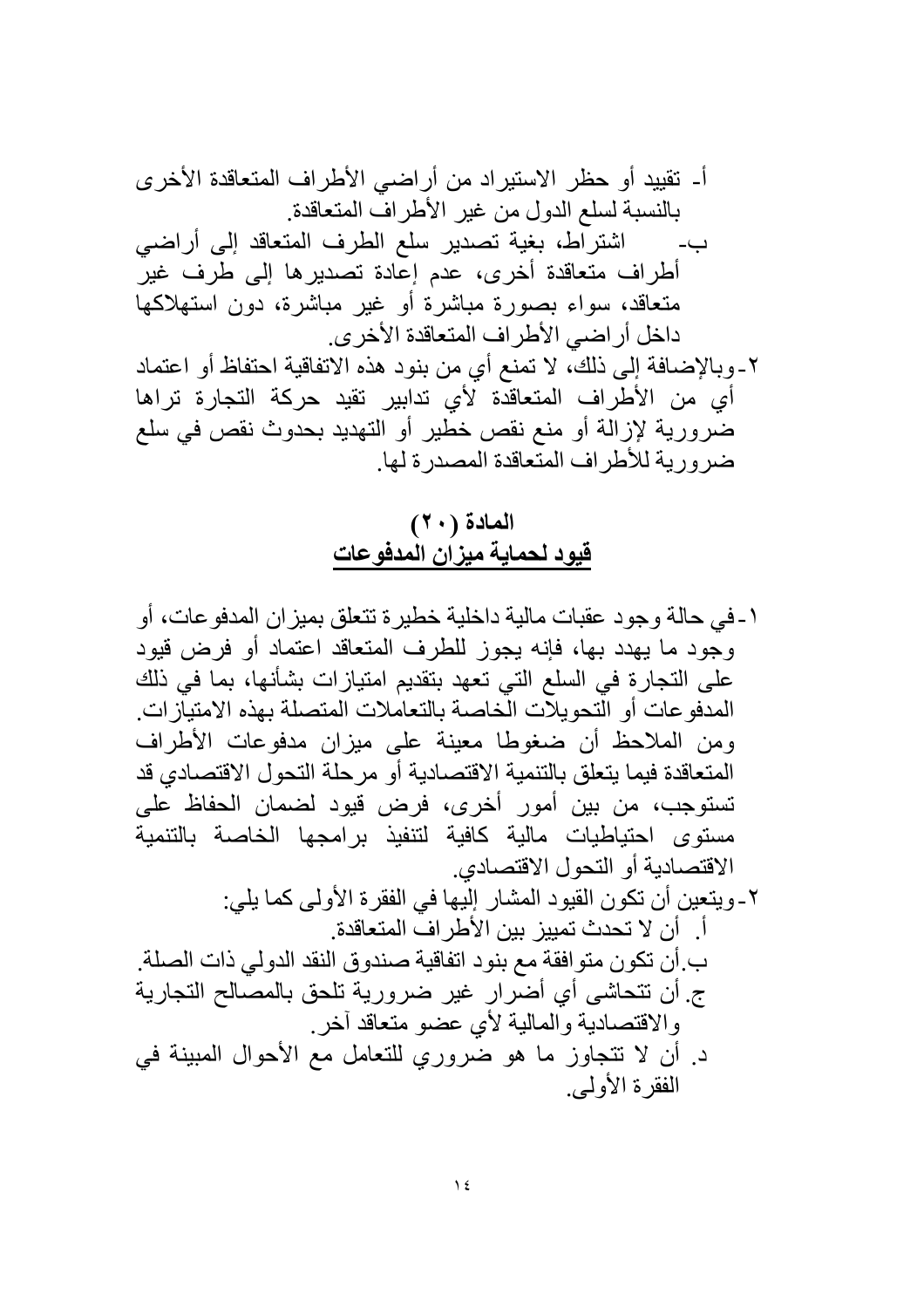ه ِ أن تكون بصفة مؤقتة ويتم الغاؤها تدريجيا عند تحسن الأوضاع المبينة في الفقرة الأولى.

المادة (٢١) استثناءات عامة

إعمالا للشرط القائل بأن مثل هذه التدابير لا تطبق بطريقة يحدث معها أو تتضمن تعسفا أو تمييزا غير مبرراً أو قيودا خفية على حركة التجارة بين الأطراف المتعاقدة، فإنه لا يوجد في هذه الاتفاقية ما يحول دون منع أو فرض قيود على الواردات أو الصادرات أو سلع الترانزيت مبررة على أساس يتصل بأخلاقيات عامة، أو قيم دينية، أو أمن قَومي، أو حماية حياة وصحة الإنسان والحيوان والنبات، أو حماية الثروات القومية التي تضم قيم فنية أو تاريخية أو أثرية، أو حماية الموارد الطبيعية من الاستخدام الجائر ومستودعات حفظ الجينات الور اثية، والقواعد المنظمة للذهب والفضية والقواعد الخاصية بتصدير السلع ذات الأسعار المنخفضة من مستوى الأسعار العالمية كجزء من خطة استقر ار الحكومة

المادة (٢٢) استثناءات أمنية

لا يوجد في هذه الاتفاقية ما يمنع الاطراف المتعاقدة من اتخاذ أي تدابير تعتبر ضر ورية لتحقيق متطلبات أمنية مثل:

أ- منع إفشاء معلومات سرية تتعارض مع مصالحها الأمنية الأساسية. من أجل حماية مصـالحها الأمنية الأساسية أو تنفيذ التز امات دولية ب۔ أو سباسات قومبة مثل: ١ ما يتعلق بتهريب الأسلحة والذخائر وما يجر الحروب، شريطة أن لا تؤدى مثل هذه التدابير إلى إفساد أجواء المنافسة المتعلقة بالسلع غير المخصصة لأغراض عسكرية على وجه التحديد، وكذلكٌ فيما يتعلق بتداول سلع أو مواد أو خدمات أخرى يتم تقديمها بصفة مباشرة أو غير مباشرة لأغراض إمداد وتموين منشآت عسكر ية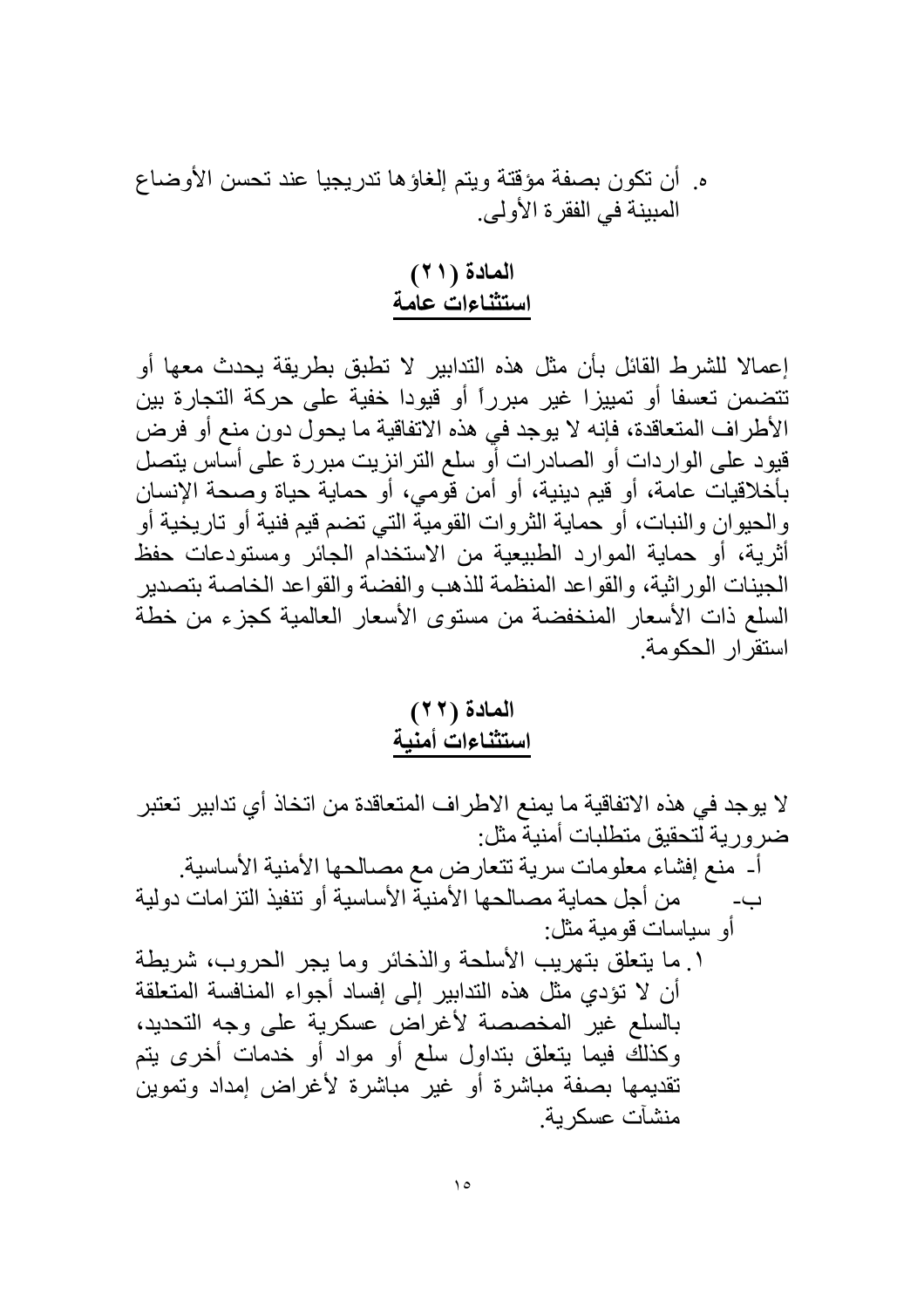المادة (٢٣) الشفافية

يجب إخطار اللجنة المشرفة بما يصدر من قوانين ولوائح وأي تدابير أخرى ذات صلة بالتطبيق الشامل للاتفاقية، بما في ذلك المواصفات والمعايير والشهادات التبي نتعلق أو نؤثر على تفعيل هذه الاتفاقية، ومن ثم جعلها مناحة لجميع الأطراف المتعاقدة ورهن طلبهم

المادة (٢٤) المساعدة الفنية

أي طلب مساعدة فنية أو تعاون تتقدم به الدول الأقل نمواً يتم أخذه بعين الأعتبار من قبل الأطراف المتعاقدة الأخرى.

> المادة (٢٥) المشاورات

١-يقوم كل طرف من الأطراف المتعاقدة بإتاحة فرصة ملائمة لإجراء مشاورات قد يطلبها أي طرف منعاقد فيما يتعلق بأية أمور تؤثر على تطبيق هذه الاتفاقية ٢-تجتمع اللجنة الإشرافية المشكلة وفق المادة (٢٧) من هذه الاتفاقية بناء على طلب يقدم من أي طرف متعاقد لدراسةُ أي أمور لم يتمكن حيالها هذا الطرف من إيجاد حلولاً مرضية من خلال عقد المشاورات وفق ما تنص عليه الفقرة (١) بعاليه.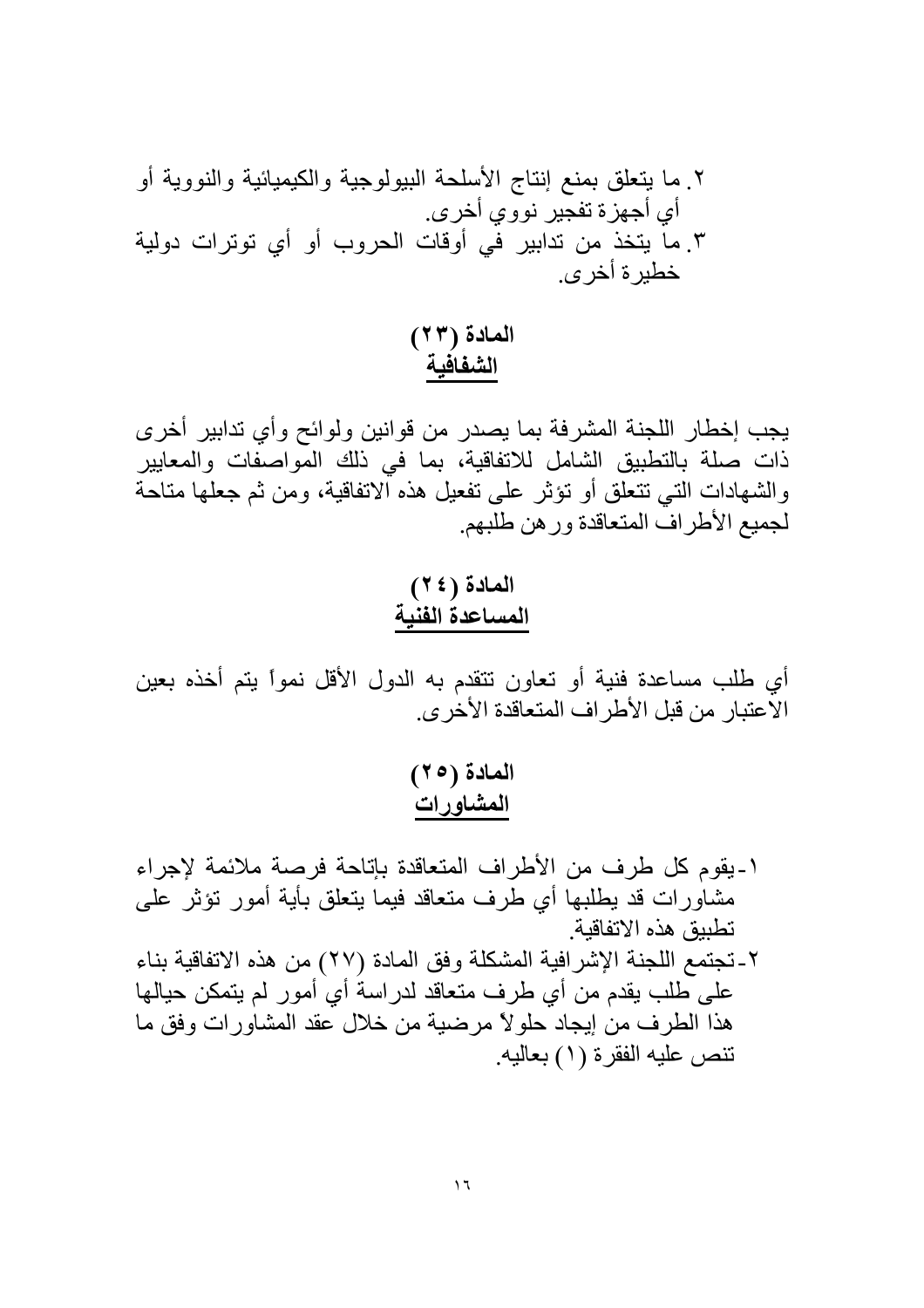## المادة (٢٦) تسوية المنازعات

- ١-أي خلاف بنشأ عن تفسير و/ أو نطبيق هذه الاتفاقية بنم تسويته أولا بصفة ودية من خلال المشاورات المتبادلة بين الأطراف المتنازعة المعنىة
- ٢-في حال فشل المشاورات في تسوية أي نزاع في غضون فترة ثلاثين بِوْمًا من ناريخ نلقى طلب عُقد مشاورات لتسويتُه، والذي من الممكن تمديدها إلى ثلاثين يوما أخرى بناء على اتفاق متبادل بين الاطراف المتنازعة، يحق للطرف المتعاقد الشاكي مطالبة اللجنة الإشرافية بتسوية النزاع في غضون ثلاثين يوماً على أساس الاقتراع بين الأعضاء أو من خلال عقد اللجنة الإشر افية اجتماعاً غير عادياً.
- ٣- في حال عدم التوصل لتسوية للنزاع، تقوم اللجنة الإشرافية بإحالته إلى هيئة التحكيم
- ٤-تقوم الأطراف المتعاقدة بتحديد إجراءات عمل هيئة التحكيم وإضافتها كملحق لهذه الاتفاقية حيث تشكل جزءاً مكملاً لها وذلك في غضون عام واحد من تاريخ دخول الاتفاقية حيز التنفيذ

المادة (٢٧) اللجنة الإشرافية

- ١-بِتِم تشكيل لجنة إشرافية على مستوى كبار المسئولين تضم ممثلين عن الأطراف المتعاقدة. وتجتمع اللجنة الإشرافية بصفة مبدئية في غضون ستة أشهر من تاريخ دخول هذه الاتفاقية حيث التنفيذ، ثم تجتمع بعد ذلك مرة كل عام على الأقل لمراجعة مدى النقدم الذي تم إحرازه بشأن تطبيق هذه الاتفاقية. ويحق أيضًا لأي طرف متعاقد تقديم طلب عقد اجتماع غير عادي للجنة عن طريق إخطار أمانة مجموعة ال D-8 وباقي الأطراف المنعاقدة الأخرى.
- ٢-تضطلع اللجنة الإشرافية بأي اختصاصات تسند إليها وفق بنود هذه الاتفاقية. وتقوم اللجنة الإشرافية أيضا، بناء على طلب يتقدم به أي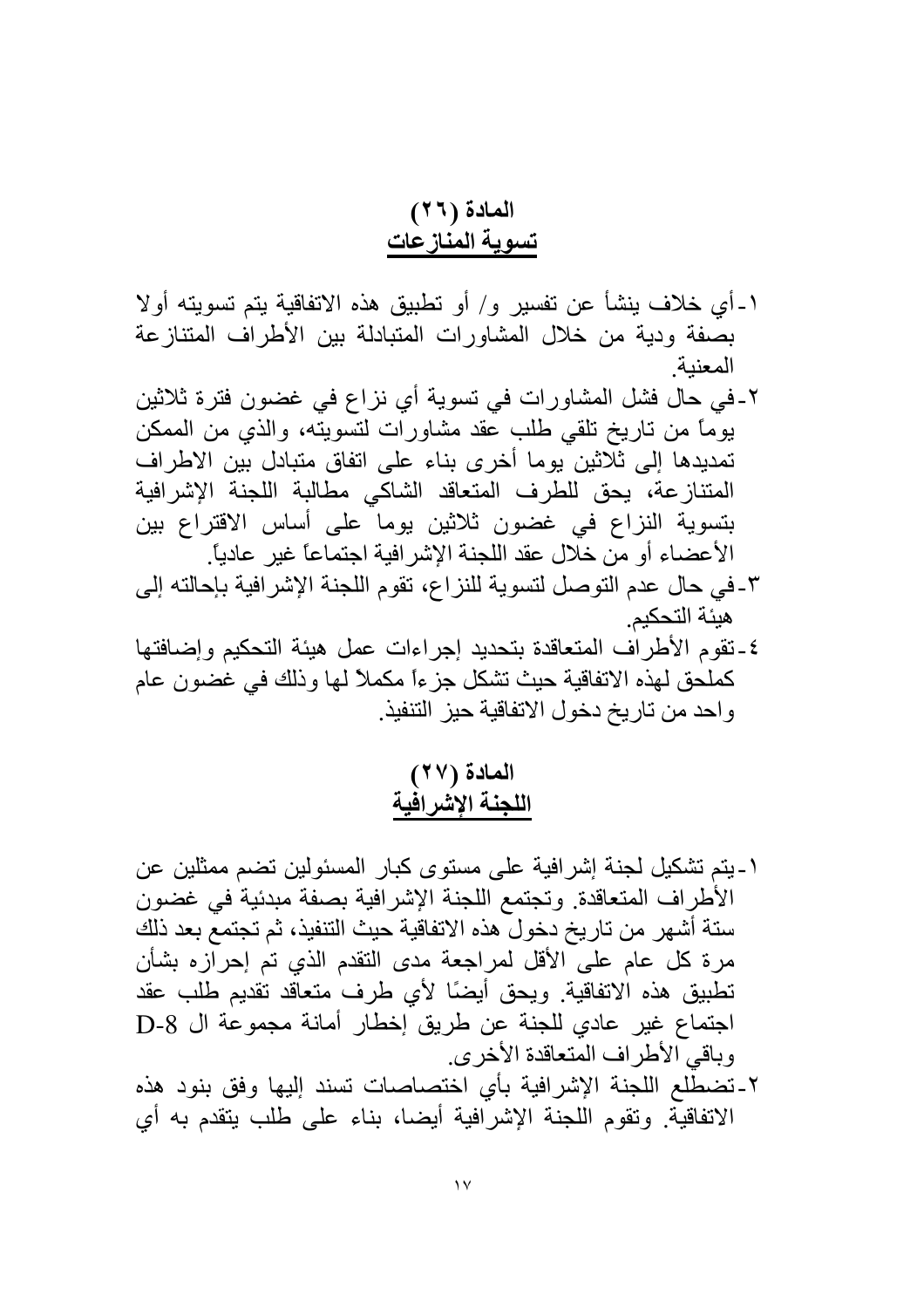## المادة (٢٨) مجلس وزراء التجارة

١-تؤسس الأطراف المتعاقدة مجلس وزراء التجارة "TMC" على مستوى وزاري. ٢-ولنحقيق الغرض من هذه الاتفاقية، يعتبر مجلس وزراء النجارة أعلى جهاز يتولى صنع السياسة ٣ـويجتمع مجلس وزراء التجارة كلما رأت الأطراف المتعاقدة ضرورة لذلك الملدة ٢٩١/

نتولى أمانة مجموعة D\_8 مهام وأعمال سكرنارية مجلس وزراء النجارة واللجنة الإشرافية

١-يحق للأطراف المتعاقدة إدخال تعديلات على بنود هذه الاتفاقية، وذلك بالنسبة لما اكتسبته من خبرة من تطبيق بنودها والحاجة إلى الوفاء بمتطلبات جديدة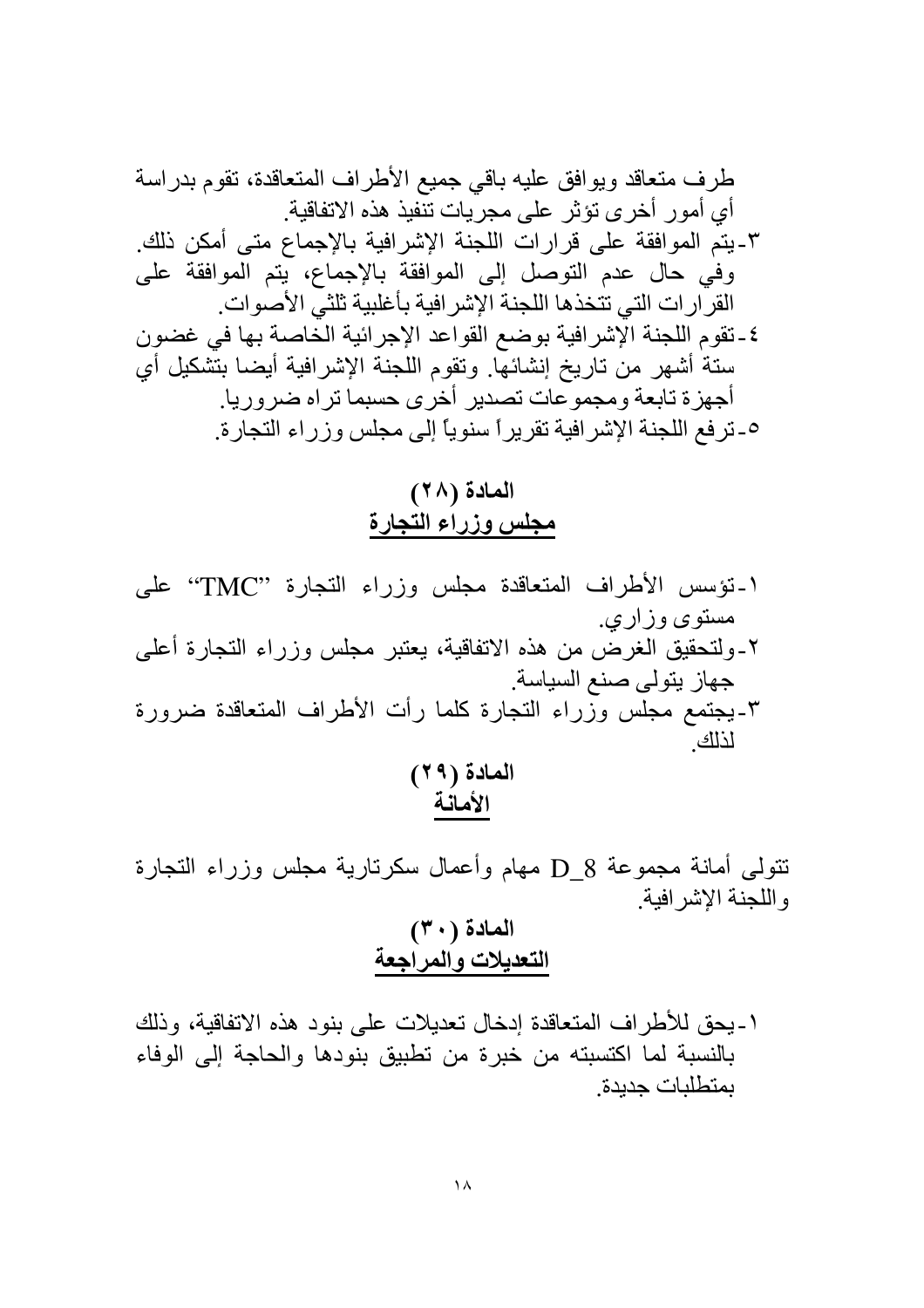٤-يتم تفعيل القرارات المترتبة على هذه المادة بإجماع أصوات الاطراف المتعاقدة

المادة (٣١) تعديل الامتيازات

- ١-يقوم أي من الأطراف المتعاقدة، بعد ثـلاث سنوات من تـاريخ تقديم الامتيازات، بإخطار اللجنة الإشرافية عزمها تعديل أو سحب أي امتياز متضمن في جدولها لهذا الغرض.
- ٢-يقوم أي طرف من الأطراف المتعاقدة يعتزم سحب أو تغيير امتياز بالدخول في مشاورات و/أو مفاوضات، وذلك بهدف الوصول إلى اتفاق في شأن أي تعويض ملائم أو ضروري، مع الأطراف المتعاقدة التي تم التفاوض معها بشأن الامتياز أو مع أي من الأطراف المتعاقدة التي لها مصـالح إمداد أساسية أو رئيسية وفّقا لما تحدده اللجنة الإشرافية.
- ٣- إذا لم يتم التوصل إلى اتفاق بين الأطراف المتعاقدة المعنيـة فـي غضـون ستة أشهر من تـاريخ استلام الإخطـار، وإذا استمر الطـرف المُبلـغ فـي تغييره لهذه الامتيازات أو سحبها، فإن الأطراف المتعاقدة التي تـأثرت بـذلك كمــا حــددتها اللجنــة الإشــر افية قـد تـسحب أو تغيـر الامتيــاز ات المتساوية في جداولها المخصصة لهذا الغرض، كما يجب إخطار اللجنة الإشر افية بأي تعديل أو سحب لهذه الامتياز ات ِ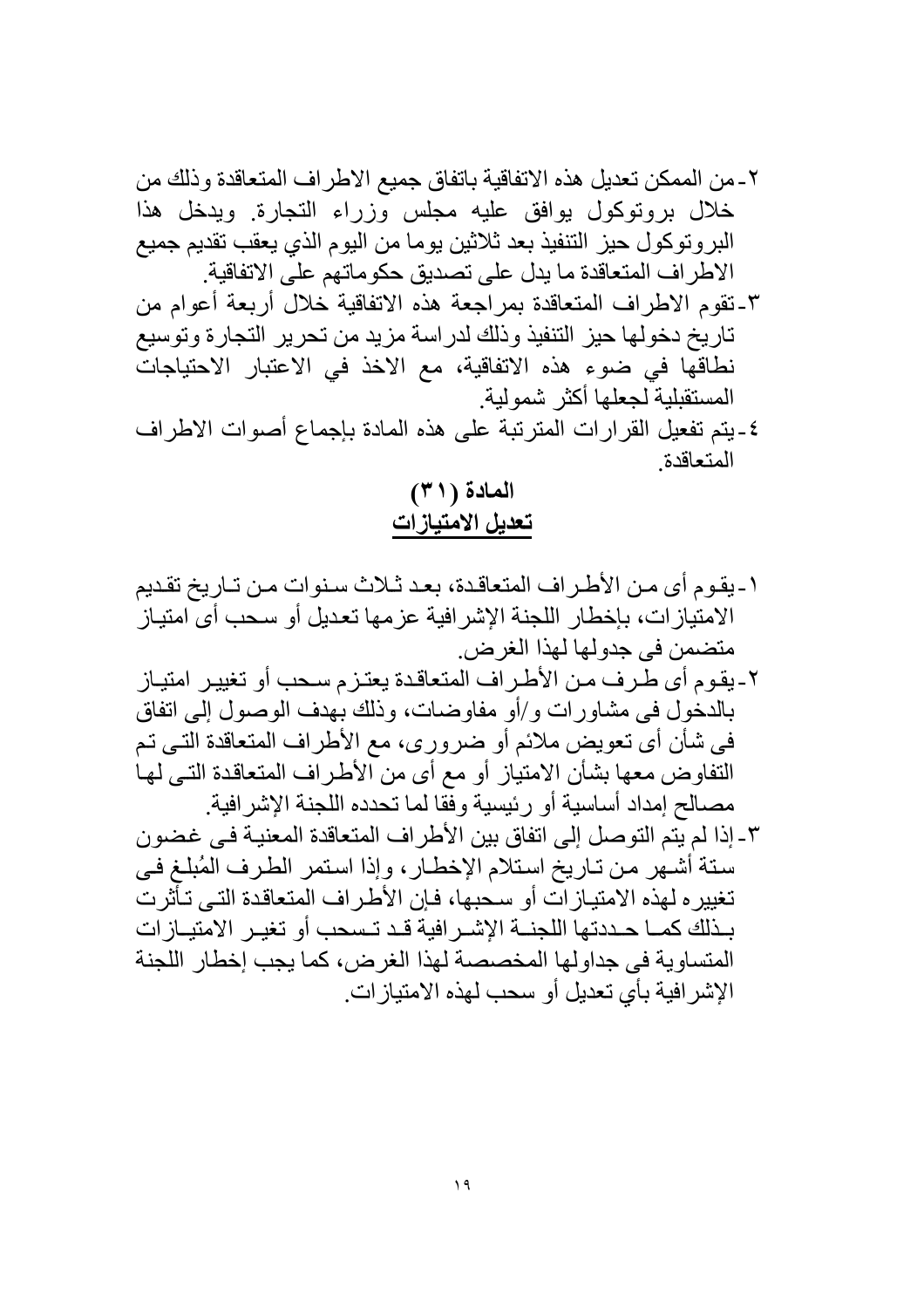### المادة (٣٢) الانسحاب والصلاحية

قد ينسحب أي طرف من الأطراف المتعاقدة من الاتفاقيــة فـي أي وقت بعد دخول الاتفاقية حيز التنفيذ ويصبح هذا الانسحاب ساريًا بعد مرور سنة أشهر من تـاريخ إخطـار الطرف المنعاقد الجنــة الإشـرافية بـهذا القرار مـن خلال اخطار مكتوب

### المعادة ٣٣ ملاحق وبروتوكولات

تعتبر الملاحق والبروتوكولات الخاصىة بالاتفاقية جزءاً لا يتجزأ من هذه الاتفاقنة

#### المعادة ٤٣ دخول حيز التنفيذ

تدخل هذه الاتفاقيــة حيـز التنفيـذ بعـد ٣٠ يومــًا مـن تــاريخ اسـتلام المـدير التنفيذي لمجموعـة D-8 وثـائق تـصديق حكومـات أربعـة أطـراف متعاقدة على الأقل على الاتفاقية

وإشهادًا على ذلك، قام الموقعون أدناه والممثلين عن حكومـاتهم بنوقيـع هذه الاتفاقنة

تم التوقيـع علـى نـسخة واحـدة أصـلية باللغـة الإنجليزيـة فـي مدينــة بـالي باندونيسيا في يوم الثالث عشر من شهر مايو ٢٠٠٦.